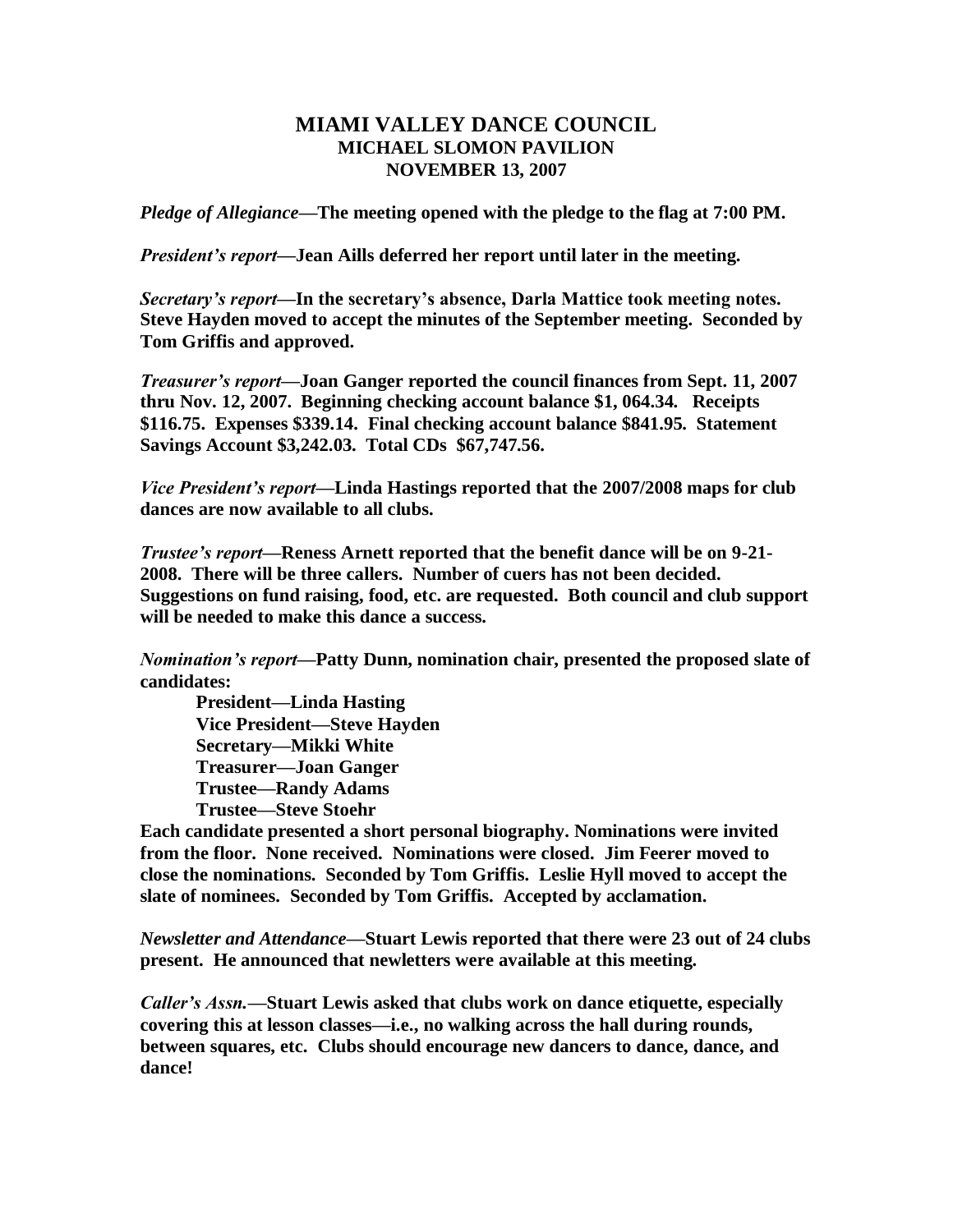*Awards—***no report**

*State Corp—***Sharry Haden reported that the meeting was Nov. 4, 2007, in Columbus. Columbus officially cancelled the 2010 convention to be held there. They asked if councils would be interested in a one day dance to honor the Honor** 

**Couples/Honor Persons.**

**Treasurer reported \$2,258.62 with \$3,735.41 in the Education Fund. Council dues are \$35 and are due by May 2008.**

**Ernie Winnestaffer is new delegate to State Corp from Central Council.**

**Publicity--Jason Raleigh will teach 100 Home School children and adults starting the first of the year.**

**Mini-Legacy—Gene Haman will be speaker at the Convention-10 AM Sat. Morning. Convention: Cleveland reports 81 rooms reserved with 110 registrations at this time. Wine Tasting tour has a limit, so if interested you need to register now.**

**Dayton has a contract with the Convention Center.**

**Friendship Badge—form for this on the website.**

**Buckeye Round Dance Council:**

**1/27/2008 Snowball Dance-Phase II and III**

**4/2008 Spring Fling at Buckeye Lake—Phase II and III**

**The National Round Dance Council has changed its name to:** 

**International Choreographed Ballroom Dancing**

**Showcase of Ideas: National Square Dance Convention**

**Buckeyes are being collected.**

**Bring council flyers and flyers on conventions in your area to put on table.** 

**OHIO Pins—there are 500 left. Moved to purchse 3,000 more to give out at future conventions.**

*State Convention—***Steve Hayden reported that the contract with the convention center for 2011 is in hand but not yt signed. After extensive negotiations, the price is \$850 more than 2006. Additional hotel rooms were requested and this was agreed upon.**

*MSP Support Committee—***Ed Cordray reported that the water fountain has been fixed. Volunteers are needed to help with the painting of the outside of the building. Financial report 9/1/2007 thru 10/31/2007. Beginning balance \$23,179.49. Receipts \$1,380.00. Expenses \$1,514.54. Ending balance \$23,044.95.**

*Historian's report—***no report**

*Hotline***—no report**

## *Old Business—***Jean Ails**

**Patti Dunn installed the new officers and trustees. Someone is needed to take over the newsletter from Stuart.**